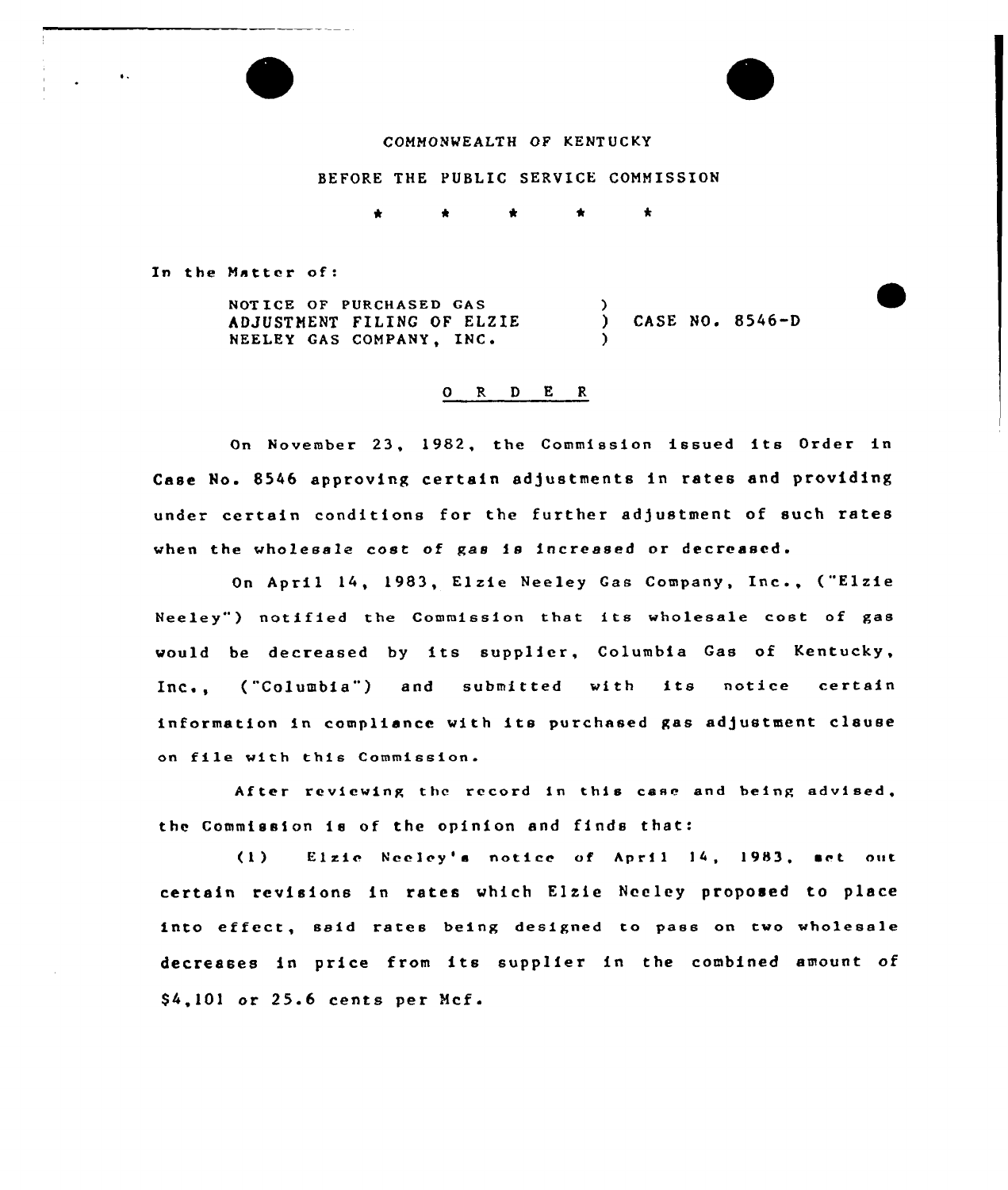(2) Elzie Neeley's wholesale cost of gas was decreased by Columbia effective March 1, 1983, in the amount of .7 cents per Ncf. Elsie Neeley did not file an application for permission to track this decrease thus resulting in an overcollection from its customers. Elzie Neeley should report to the Commission the amount overcollected from its customers during the period from March 1, 1983, to the date the proposed rates are implemented, along with <sup>a</sup> plan to refund the same amount to its customers.

فكالقراط القارعا الأنواري الرازي

a sa sansa

(3) Columbia notified Elzie Neeley of an additional wholesale decrease to be effective April 1, 1983, in the amount of 24.9 cents per Ncf. Due to the retroactive nature of this decrease, Elzie Neeley should report to the Commission any excess revenues collected during the period from April 1, 1983, to the date the proposed rates are implemented, along with <sup>a</sup> plan to refund any excess collections to its customers.

(4) Elzie Neeley requested an effective date of Hay 1, 1983, for the proposed rates. The effective date should be April 1, 1983, the same as the effective date of the most recent wholesale decrease.

(5) Elzie Neeley's ad)ustment in rates under the purchased gas adjustment provisions approved by the Commission in its Order in Case No. 8546 dated November 23, 1982, is fair, just and reasonab1e and in the public interest and should be effective with gas supplied on and af ter April 1, 1983.

IT IS THEREFORE ORDERED that the rates in the Appendix to this Order be and they hereby are authorized effective with gas supplied on and after April 1, 1983.

 $-2-$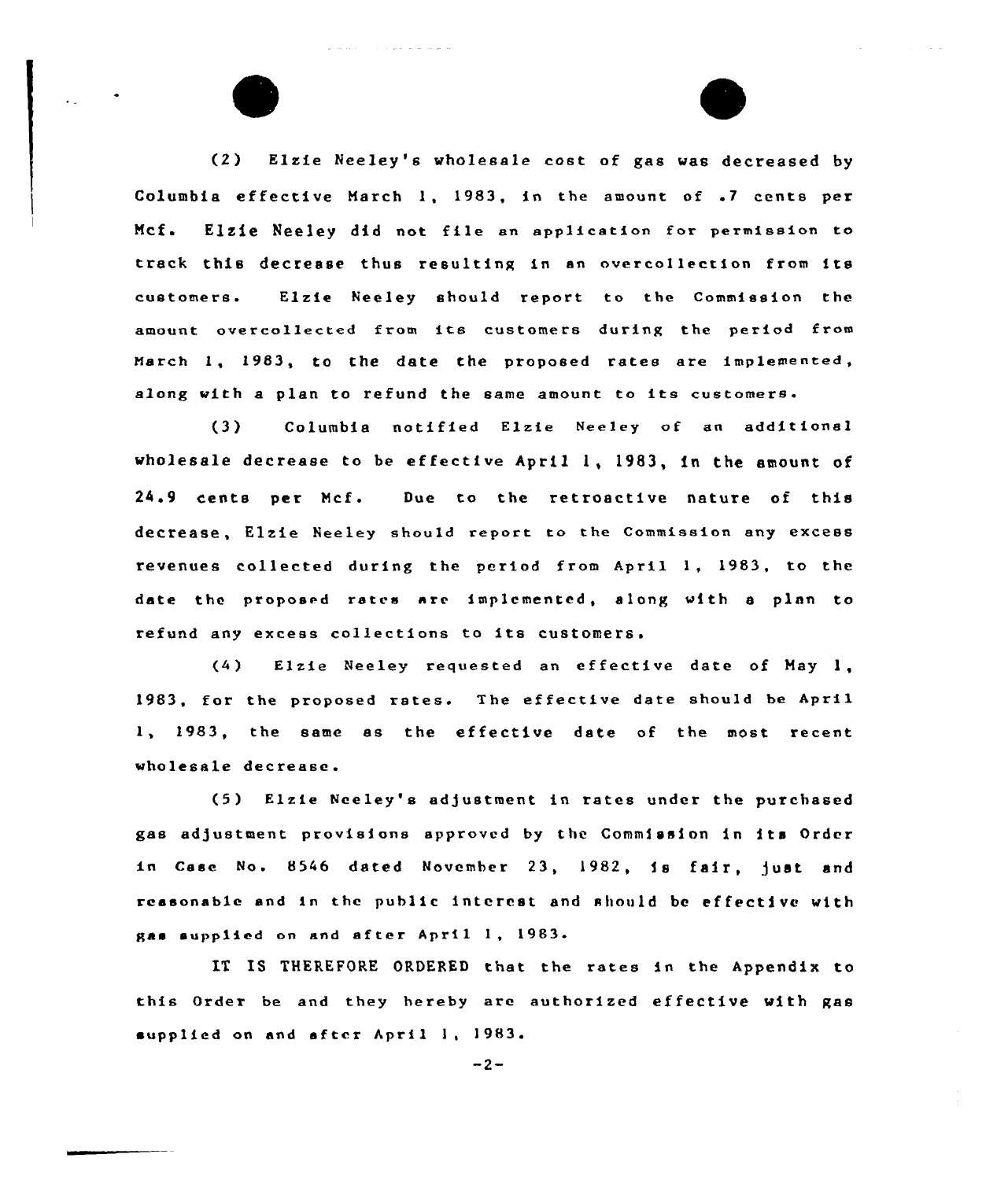IT IS FURTHER ORDERED that, for the purpose of the future application of the purchased gas adjustment clause of Elzie Neeley, the base rate for purchased gas shall be:

# Commodity

Columbia Gas of Kentucky, Inc. \$5.760 per Mcf

IT IS FURTHER ORDERED that within 60 days of the date of this Order Elzie Neeley shall report to the Commission any excess revenues collected during the period from March 1, 1983, to the date the proposed rates are implemented, along with a plan to refund any excess collections.

IT IS FURTHER ORDERED that within 30 days of the date of this Order Elzie Neeley shall file with this Commission its revised tariffs setting out the rates authorized herein.

> Done at Frankfort, Kentucky, this 26th day of April, 1983. PUBLIC SERVICE COMMISSION

 $\mathfrak{cm}$ 

Vice Chairman)

Co

ATTEST:

Secretary

 $\omega_{\rm{max}}$  and  $\omega_{\rm{max}}$